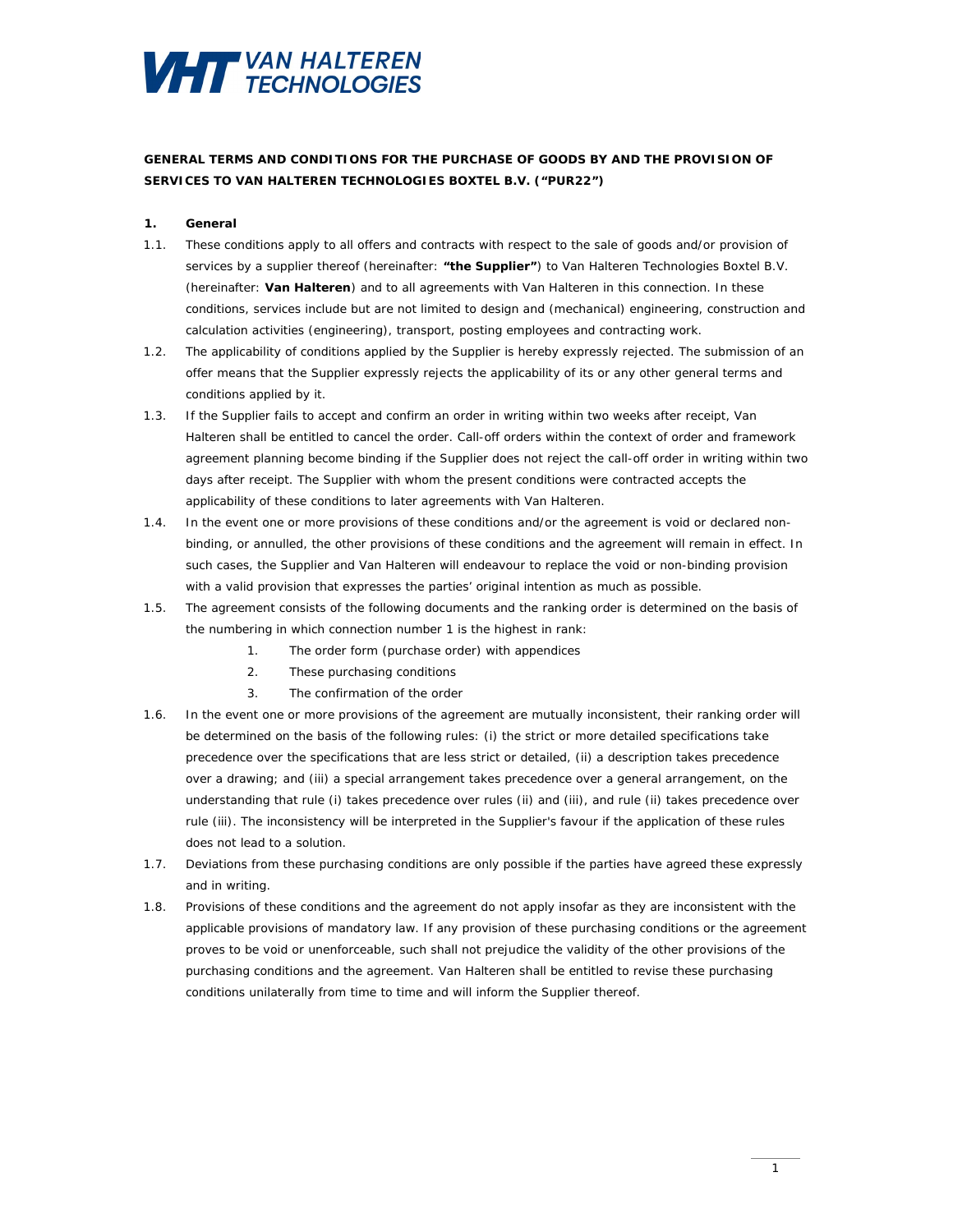

## **2. Offers, conclusion of the agreement**

- 2.1. Van Halteren shall be entitled to withdraw or change a request for an offer if this is possible pursuant to the applicable Dutch and European case law and legislation and regulations. Van Halteren will not compensate costs or damage that is related thereto, unless otherwise agreed in writing.
- 2.2. All offers made by the Supplier are binding and irrevocable and do not require compensation.
- 2.3. The agreement is not concluded until after and in the manner as laid down in writing by Van Halteren. Oral announcements or commitments made by representatives or agents of Van Halteren only bind Van Halteren if and insofar as they have been or will be confirmed in writing by Van Halteren to the Supplier.
- 2.4. Changes, adjustments or additions to the agreement are only valid if and insofar as they have been expressly confirmed in writing by both parties.
- 2.5. In the event the Supplier delivers goods and/or services without an agreement, it will do so for its own account and risk.
- 2.6. All information intended for the offer and the agreement remain the property of Van Halteren.

#### **3. Price**

- 3.1. The price agreed with the Supplier is exclusive of VAT, but always inclusive of all other costs and duties, taxes, levies, adequate packaging, inspections, testing, certificates, dispatch, transport, loading and unloading, insurance costs, travel, accommodation and meal costs, commuting costs, the costs of assembly and suchlike.
- 3.2. The agreed price is fixed and never subject to price increases, even in the event the price increase is the result of an increase in the cost price or factors that determine the cost price.
- 3.3. If it was agreed expressly that the activities to be performed or the services to be provided by the Supplier will be carried out on the basis of a daily or hourly rate, the number of days or hours worked, the costs of wear and tear and depreciation of (construction) equipment, time spent on preparation and formalities at the job site, travel time, waiting time, costs of auxiliary materials and suchlike, are included in the daily or hourly rate. As regards the performance of activities outside the working times indicated by Van Halteren as referred to in article 9.2 of these purchasing conditions, a deviating daily or hourly rate or surcharge agreed in writing with Van Halteren can only be charged with the prior, express, written approval of Van Halteren.

#### **4. Payment**

- 4.1. The Supplier is obliged to invoice in accordance with the agreed payment schedule or, if no payment schedule was agreed, following full delivery/completion and acceptance by Van Halteren.
- 4.2. The Supplier is required to indicate on or enclose the following with the invoices: (i) the invoice numbers, (ii) the Van Halteren purchase order numbers, (iii) the VAT amount and the Supplier's VAT number, (iv) daily or hourly statements / material lists approved by Van Halteren (if it was agreed that the activities to be performed are carried out on the basis of a daily or hourly rate), (v) reference to the relevant instalment of the payment schedule, (vi) the account number of what is known as the Supplier's G account and (vii) details regarding the names, addresses and places of residence of the employees of the Supplier and those of any subcontractors that may have been engaged.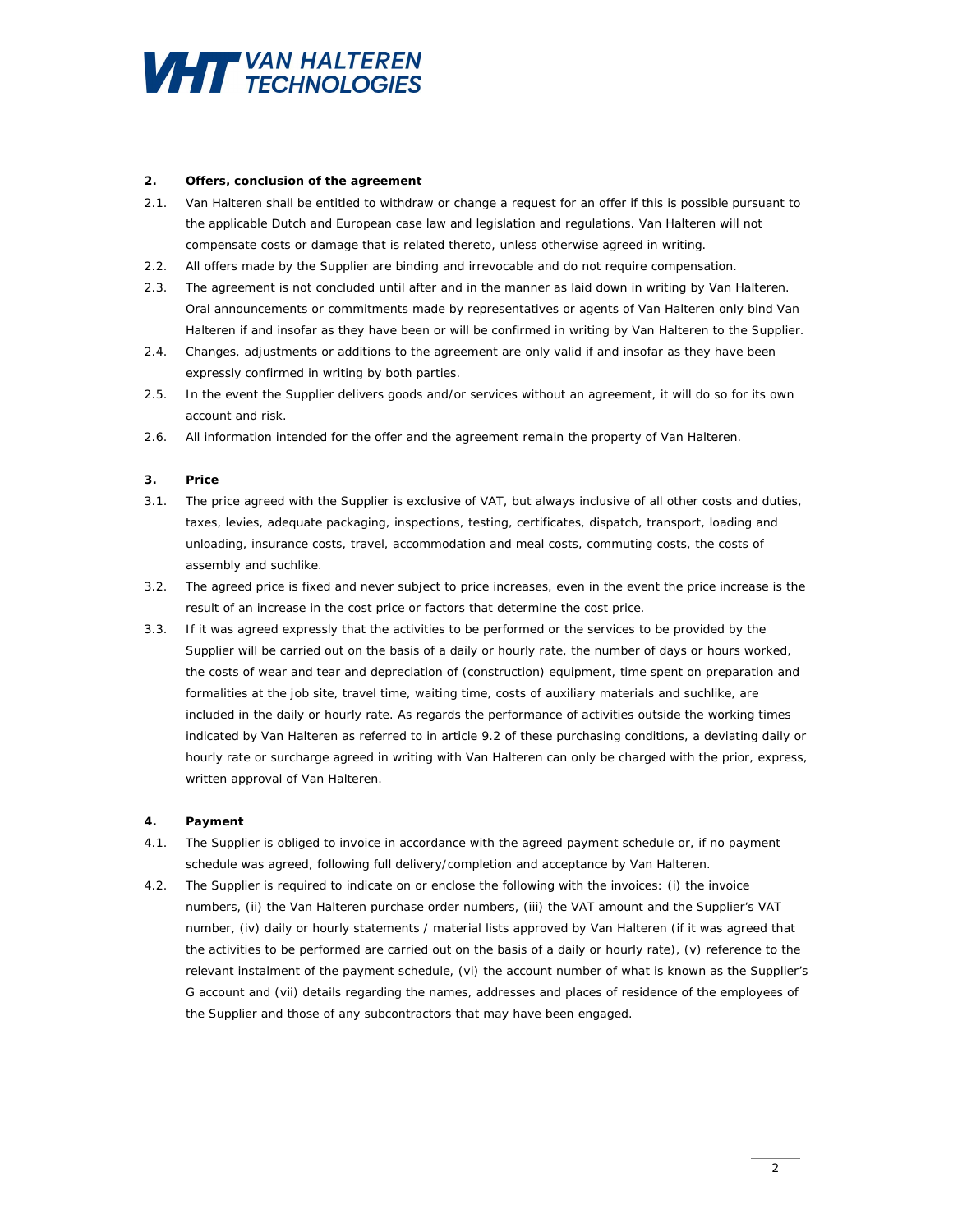

Invoices that do not meet the above-mentioned invoice requirements are not paid by Van Halteren.

- 4.3. Unless otherwise agreed, payment will take place within 60 days after receipt and approval by Van Halteren of the invoice.
- 4.4. Payment cannot be considered to constitute approval, acceptance and/or delivery of all or part of the goods and services delivered.
- 4.5. Adjustments for exchange differences are not possible.

## **5. Taxes**

- 5.1. The Supplier guarantees that all social security costs, insurance premiums and wage and other taxes related to the performance of the agreement with Van Halteren are paid in time and in full. The Supplier is fully liable for all costs and damage, including interest and penalties, incurred by Van Halteren in connection with the Supplier's failure to comply with its obligations to pay social security costs, insurance premiums and wage and other taxes (including turnover tax) and the Supplier indemnifies Van Halteren against claims from third parties in this connection.
- 5.2. Without prejudice to Van Halteren's rights as referred to in article 5.1, Van Halteren shall be entitled in connection with the Supplier's obligation to pay social security costs, insurance premiums and wage and other taxes (including turnover tax), to pay a percentage of 50% of the amounts invoiced by the Supplier (i) into what is known as a G account, or (ii) directly to the implementing organisation and/or the Tax and Customs Administration. Van Halteren will be discharged towards the Supplier as a result of payment thereof.
- 5.3. At Van Halteren's first request, the Supplier will provide a written payment history report, such as but not limited to vicarious tax and hirer's liability, from the Tax and Customs Administration.

#### **6. Delivery of goods and services**

- 6.1. Unless explicitly agreed otherwise in writing, delivery of the goods to be manufactured, sold and/or delivered within the context of the agreement will take place DDP (*Delivery Duty Paid*) in accordance with the version of the agreed INCO terms  $© 2010$  if the Supplier is established outside the European Union or DAP (Delivery At Place) INCO terms © 2010 if the Supplier is established in the European Union.
- 6.2. It is essential that delivery takes place within the agreed delivery term or, at the latest, on the agreed delivery date. Exceeding this term means that the Supplier is in default without requiring notice of default.
- 6.3. The Supplier is obliged to inform Van Halteren in time and adequately of the exact time of delivery/completion and if the delivery time or delivery date is about to be exceeded, including in case the delivery time or delivery date may be about to be exceeded in any event an indication of the reason for and the expected duration of the overrun and a plan of approach to make up or undo the overrun.
- 6.4. Partial deliveries or deliveries made before the agreed moment of delivery require Van Halteren's prior, written approval. Any consequences that arise therefrom are for the Supplier's account and risk.
- 6.5. Inspection reports, warranty and other certificates, including but not limited to CE certificates, safety data sheets, packing lists, instruction booklets, manuals, maintenance instructions, as built and other drawings, lists of spare parts and suchlike, must be provided to Van Halteren free of charge simultaneously with or prior to the delivery/completion of the goods and/or services.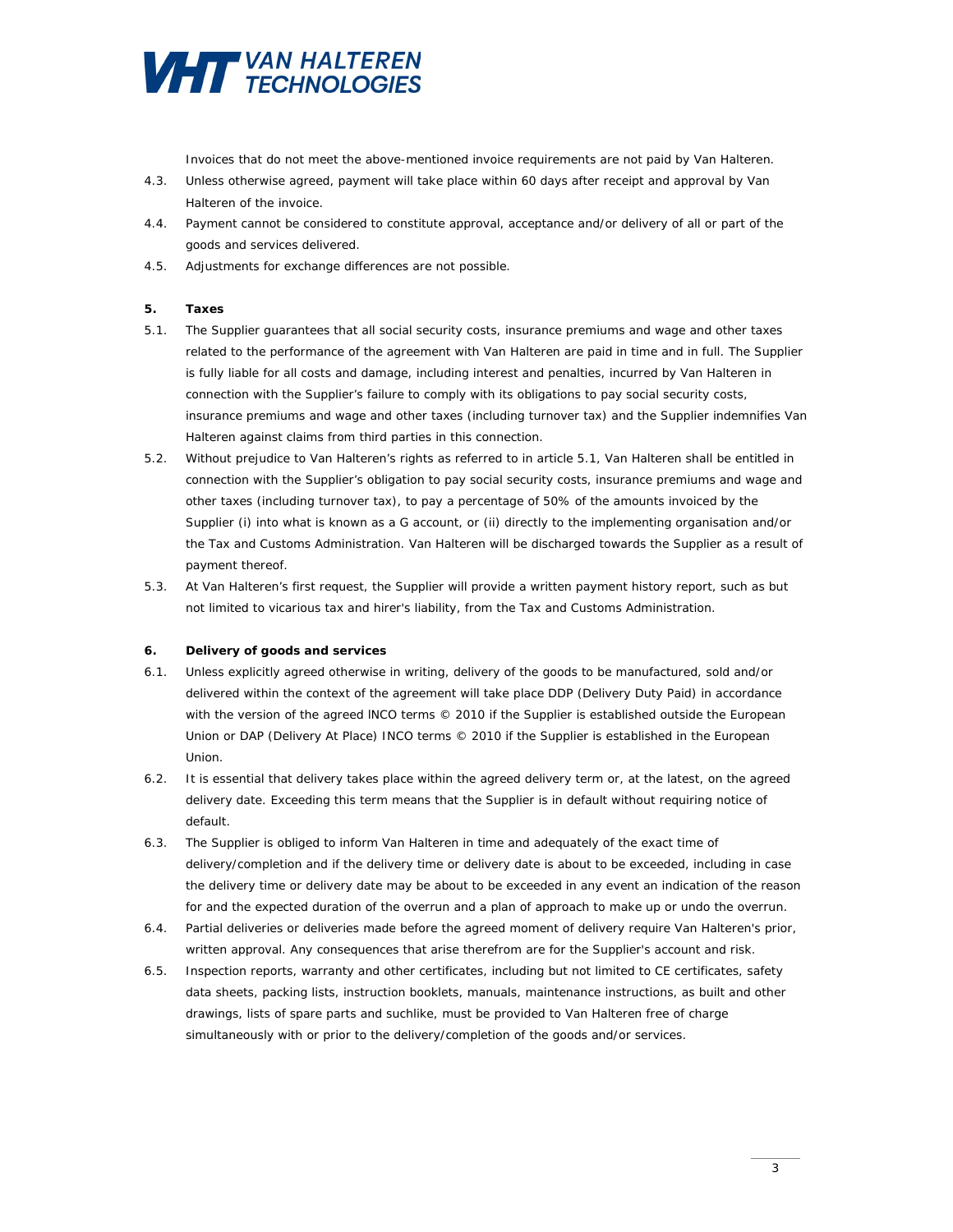

- 6.6. The delivery and everything provided for in article 6.5 only apply as completed if what was agreed has been delivered in full and in accordance with the agreement and accepted by Van Halteren.
- 6.7. The prescription and other periods indicated in Articles 7:761 DCC and 7:23 DCC will be adjusted as follows: (i) as soon as Van Halteren or Van Halteren's customer has discovered a defect in respect of which it established at that moment that it concerns a defect, Van Halteren will inform the Supplier thereof within 12 months (1) after the defect is established, or (2) after Van Halteren was informed thereof by Van Halteren's customer, and (ii) legal claims and defences, based on facts that would justify the argument that the good delivered or the deliveries/services delivered do not comply with the agreement are prescribed as a result of the expiry of 5 years after the notification made in accordance with (i), or, if this is later, after the term afforded to the Supplier to undo the shortcoming or defect has ended.
- 6.8. In the event the Supplier exceeds the delivery time without this having been accepted in advance by Van Halteren, Van Halteren shall be entitled to:

- Request that the Supplier arrange for the delivery of the goods and/or services to be delivered or send them via the quickest means (of transportation) and/or claim compensation amounting to 0.5% of the weekly contract price, calculated in respect of the relevant part thereof, as from the agreed delivery date until the moment of actual delivery subject to a maximum of 10% of the total contract value, unhindered by the right to claim in addition compensation of the damage sustained by Van Halteren. - Dissolve all or part of the agreement without being obliged to pay damages or costs, while the Supplier will owe Van Halteren a penalty of 10% of the total contract value, unhindered by the entitlement to claim in addition compensation of the damage sustained by Van Halteren. The penalty clause in the first point above also applies if not all requested and/or necessary scale plans,

drawings, documents etc. and/or other information, technical or otherwise, that form part of the agreement are delivered in time.

# **7. Provision of personnel**

- 7.1. Activities performed by personnel provided to Van Halteren are performed under the management and supervision of Van Halteren.
- 7.2. The Supplier guarantees that the level of training, the knowledge and experience of the employees made available, including but not limited to sufficient command of both spoken and written Dutch and English, are at least sufficient for the performance of the activities instructed by Van Halteren.
- 7.3. The Supplier guarantees that the employees provided comply with all applicable legislation and regulations and the codes of conduct and safety that apply at Van Halteren and at the job site where the activities are to be performed.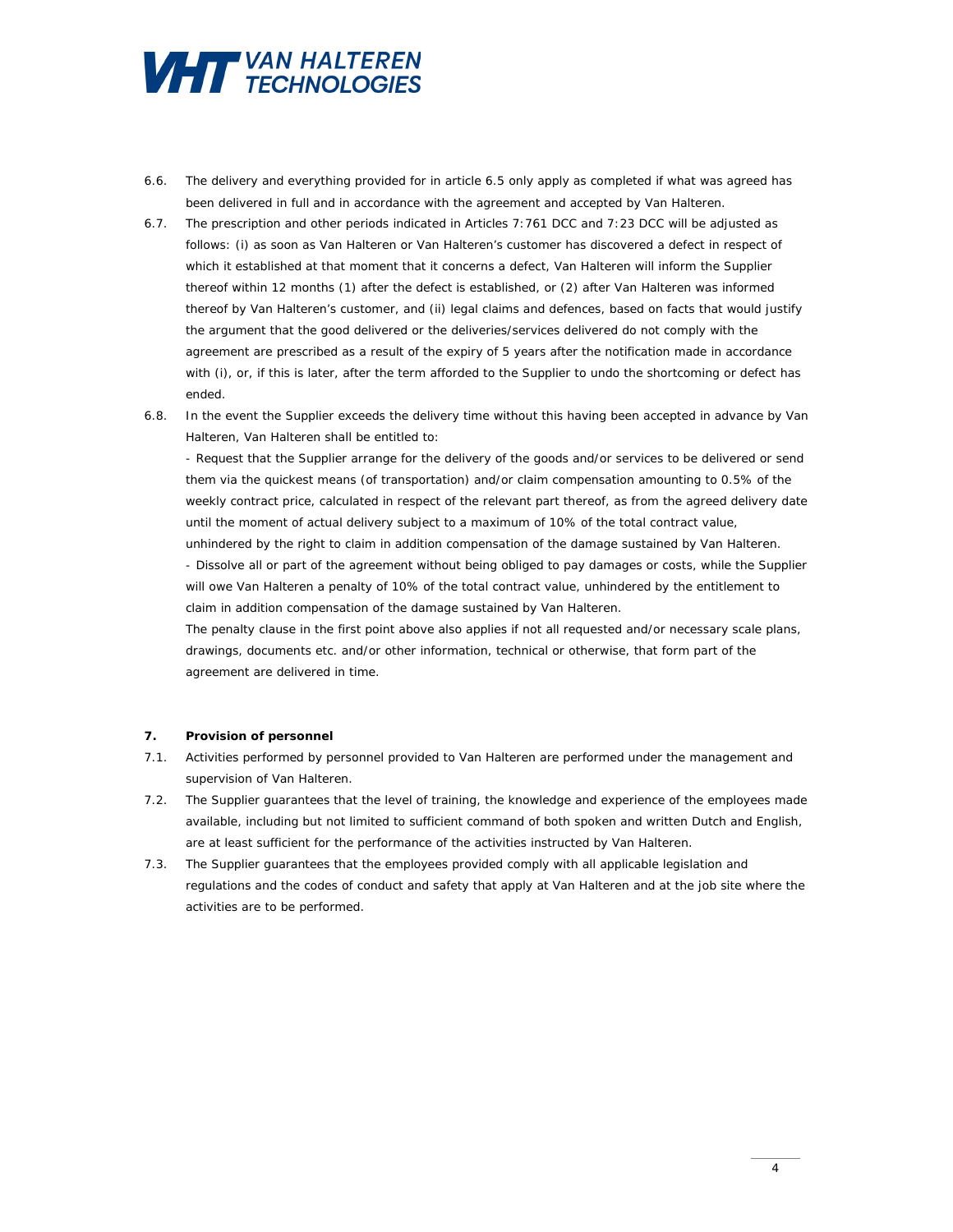

- 7.4. During the period the Supplier makes employees available to Van Halteren, the Supplier will not replace the employees made available on a temporary or permanent basis without Van Halteren's prior approval, unless the replacement is the result of a circumstance beyond its control.
- 7.5. Van Halteren shall be entitled to have provided employees replaced if Van Halteren deems this desirable or necessary with a view to the performance activities, in which case the Supplier will replace the member of staff in question within 2 (two) working days, without charging additional costs.
- 7.6. Unless otherwise agreed, the Supplier will only be entitled to compensation of the time actually spent on the work by the employees made available.
- 7.7. The Supplier guarantees that the persons engaged by it comply with the (compliance) legislation and regulations, in particular provisions concerning anti-corruption and antitrust legislation and regulations. Van Halteren reserves the right to dissolve the existing contracts with immediate effect and without any entitlement to compensation or indemnification and without judicial intervention, without prior notification in case of a (possible) breach thereof. The Supplier is also obliged and will ensure that the social labour legislation, such as but not limited to the Working Conditions Act, the Sickness Benefits Act, Unemployment Insurance Act, the Minimum Wage and Minimum Holiday Allowance Act, the Working Hours Act, the Foreign Nationals (Employment) Act are complied with strictly.

#### **8. Changes and additional work**

- 8.1. The Supplier will not make any changes to the design or specifications without the written approval or at the written request of Van Halteren.
- 8.2. The Supplier does not have the right to perform additional work without the prior, written approval of Van Halteren. Any additional work performed by the Supplier without the required prior, written approval from Van Halteren does not have to be paid for by Van Halteren.
- 8.3. The Supplier is obliged at all times to implement or deliver the changes or additions to the agreed goods and/or services that are requested by Van Halteren and that are technically possible.
- 8.4. Changes and additions do not result in an increase of the agreed contract price or an extension of the agreed delivery term, unless and insofar as this is reasonable and substantiated with evidence and Van Halteren has accepted a proposal to increase the agreed price and/or extension the agreed delivery term in writing.
- 8.5. Van Halteren shall be entitled to dissolve or terminate all or part of the agreement if performance of the changes or additions requested by it proves impossible on the basis of conditions that are acceptable to it. In such cases, Van Halteren is only obliged to compensate to the Supplier the proportionate price for the goods and/or services demonstrably delivered.
- 8.6. At the request of Van Halteren, the Supplier will draw up a change proposal and send it to Van Halteren within 5 calendar days after receipt of this request, including a proposal to change the agreed price and/or a change to the agreed delivery time. As soon as Van Halteren has accepted such a proposal in writing, the Supplier will proceed with the delivery of the offered goods and/or services promptly.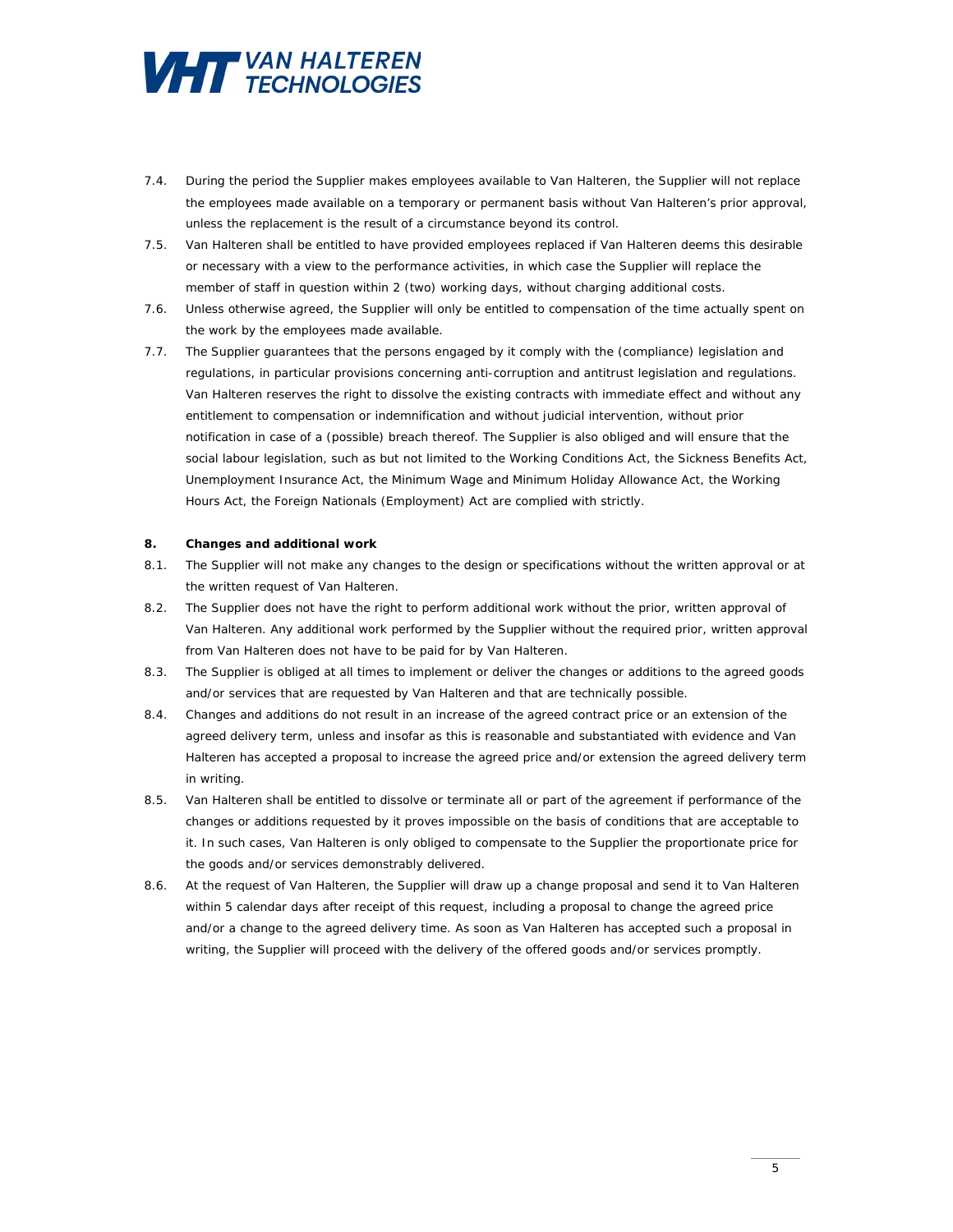

# **9. Planning**

- 9.1. The Supplier is obliged to observe Van Halteren's working hours and planning as well as any changes thereto and it is required to structure its activities in such a manner that the activities of Van Halteren or third parties are not or hardly disturbed.
- 9.2. The Supplier is only allowed to carry out its activities or have them carried out outside the working times indicated by Van Halteren if necessary and after this has been approved in advance and in writing by Van Halteren.

# **10. Auxiliary materials, tools, mains services**

- 10.1. The Supplier arranges for the necessary auxiliary materials and tools, including work clothing and safety equipment, and bears the related costs.
- 10.2. If auxiliary materials and tools, safety equipment, gas, electricity, lighting or water are made available by or on behalf of Van Halteren, Van Halteren shall be entitled to charge the costs thereof to the Supplier. The Supplier uses the auxiliary materials and tools, safety equipment and mains services made available by Van Halteren for its own risk.

# **11. Packaging and transport**

- 11.1. The goods to be delivered by the Supplier must be provided with labels in accordance with Van Halteren's instructions and packaged properly in accordance with the requirements that apply to transport and the destination. The goods must be packaged in such a manner that damage or loss during transport is prevented.
- 11.2. Packaging materials will be taken back by the Supplier at Van Halteren's first request.
- 11.3. The information indicated in the orders under Van Halteren's framework agreements must be indicated on the packing list and the invoice. Packing lists and invoices that lack the required information will be sent back to the Supplier who will bear the related costs. An invoice containing an invoice number and other allocation criteria must be sent (in a single copy) to the stated address and must not be sent together with the shipment.

## **12. Information, specifications, design, drawings**

- 12.1. The Supplier guarantees the correctness of the information, designs, specifications, drawings and calculations provided by Van Halteren.
- 12.2. The Supplier is required to check all information, designs, specifications, drawings and calculations provided by Van Halteren and inform Van Halteren of the results of the inspection. The Supplier is obliged to inform Van Halteren immediately of errors, shortcomings and/or defects in the information, designs, specifications, drawings and calculations provided by Van Halteren, including errors, shortcomings and/or defects with respect to stated quantities or an incomplete list of measurements. The Supplier shall not be relieved in any way from any obligation with respect to the performance of the agreement if any information obtained from Van Halteren or otherwise proves to be incorrect or incomplete.
- 12.3. The Supplier will apply for and obtain from the competent authorities all applicable compliance certificates or approval of designs in time and at the first opportunity.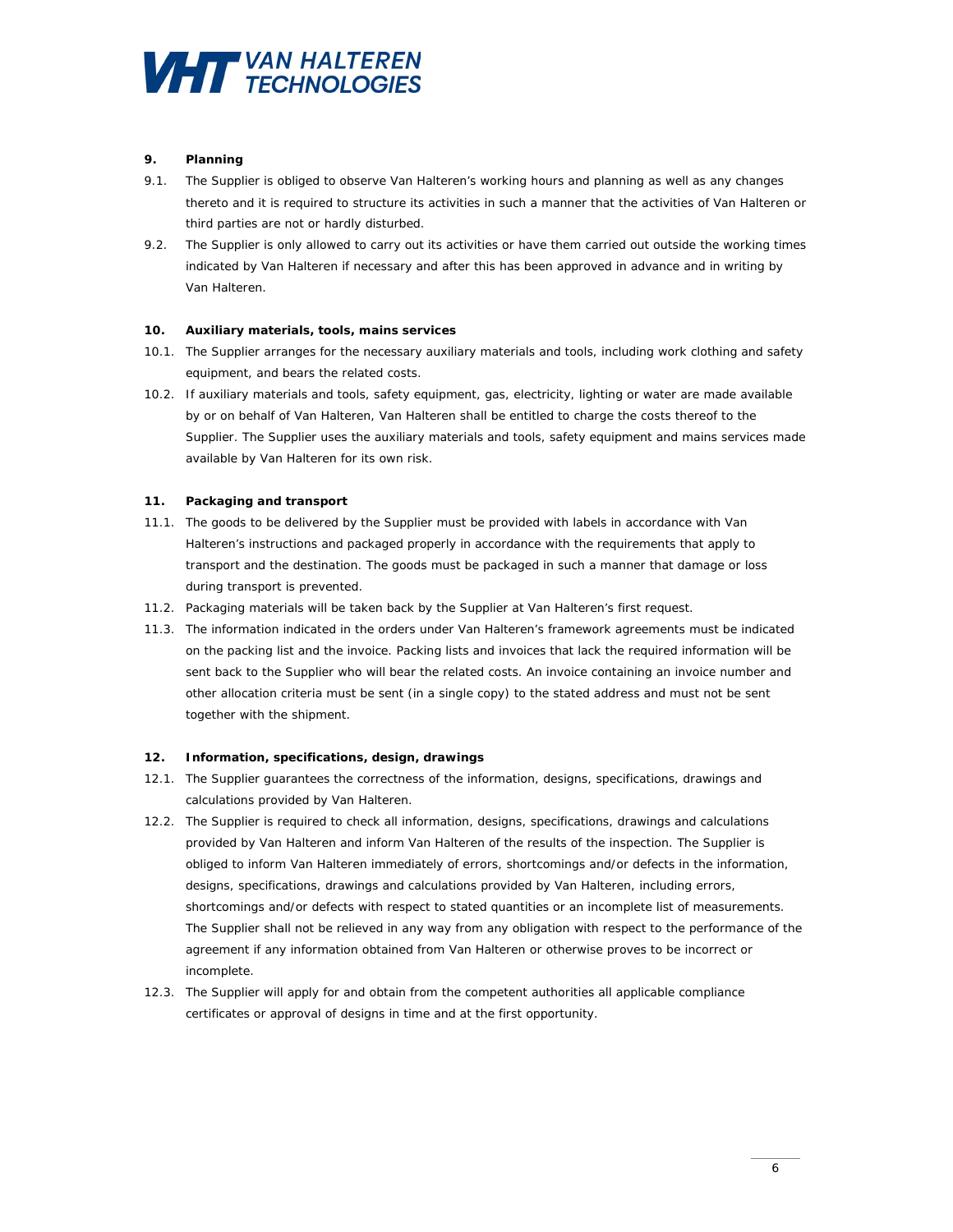

- 12.4. At Van Halteren's first request, the Supplier will present Van Halteren free of charge with all drawings, calculations, (mechanical) engineering and calculation activities (*engineering*), design, specifications and implementation documentation, for approval in advance. Any reasonable corrections requested will be implemented by the Supplier free of charge.
- 12.5. The Supplier bears the risk of all damage caused by errors, shortcomings or defects in the drawings, calculations, (mechanical) engineer, construction and calculation activities (*engineering*), design, specifications and implementation regulations. Approval by Van Halteren does not release the Supplier from any obligation or liability.

#### **13. Implementation and completion**

- 13.1. At Van Halteren's request, the Supplier will be obliged to provide Van Halteren with a production or implementation schedule, submit progress reports and/or cooperate in progress inspections by or on behalf of Van Halteren.
- 13.2. At Van Halteren's request, the Supplier will be obliged to draw up a detailed work planning containing a description of the sequence, duration and time allocation of the activities and submit it to Van Halteren for approval prior to the performance of the activities. The work planning thus approved forms part of the agreement. Deviations from the work planning are only permitted following prior, written approval by Van Halteren.
- 13.3. The activities must be performed in such a manner that completion thereof at the latest on the agreed delivery date is guaranteed.
- 13.4. The Supplier guarantees that the activities will be performed carefully and with due observance of (i) the generally-accepted standards of sound work and without errors, shortcomings and defects, (ii) the agreed functional and technical specifications, (iii) the agreed quality, quantities and description of the goods and/or services, (iv) the standards generally applicable in the industry and (v) the applicable legislation and regulations, including in relevant cases the relevant standards laid down in the Allied Quality Assurance Publications as published by NATO. Cases as referred to in the previous sentence exist inter alia if work is carried out on/for the benefit of goods intended for Defence (the air force, army, navy and military police).
- 13.5. The Supplier will only deploy qualified employees who have the knowledge and expertise required for the performance of the activities. Employees will have sufficient command of the Dutch and English languages.
- 13.6. The Supplier ensures that it obtains all permits required for the performance of the agreement, unless expressly otherwise agreed in writing in advance.
- 13.7. Supplementary to the provisions of article 6.6 of these conditions, work performed by the Supplier will only be considered delivered if and insofar as the work has been inspected and approved by or on behalf of Van Halteren.
- 13.8. Inspection of the work carried out by the Supplier will take place on dates and at times prescribed by or behalf of Van Halteren. Inspection by or on behalf of Van Halteren will be laid down in a delivery or completion report intended for this purpose. The Supplier is obliged to remedy the shortcomings and/or defects referred to in the aforementioned form within 30 days.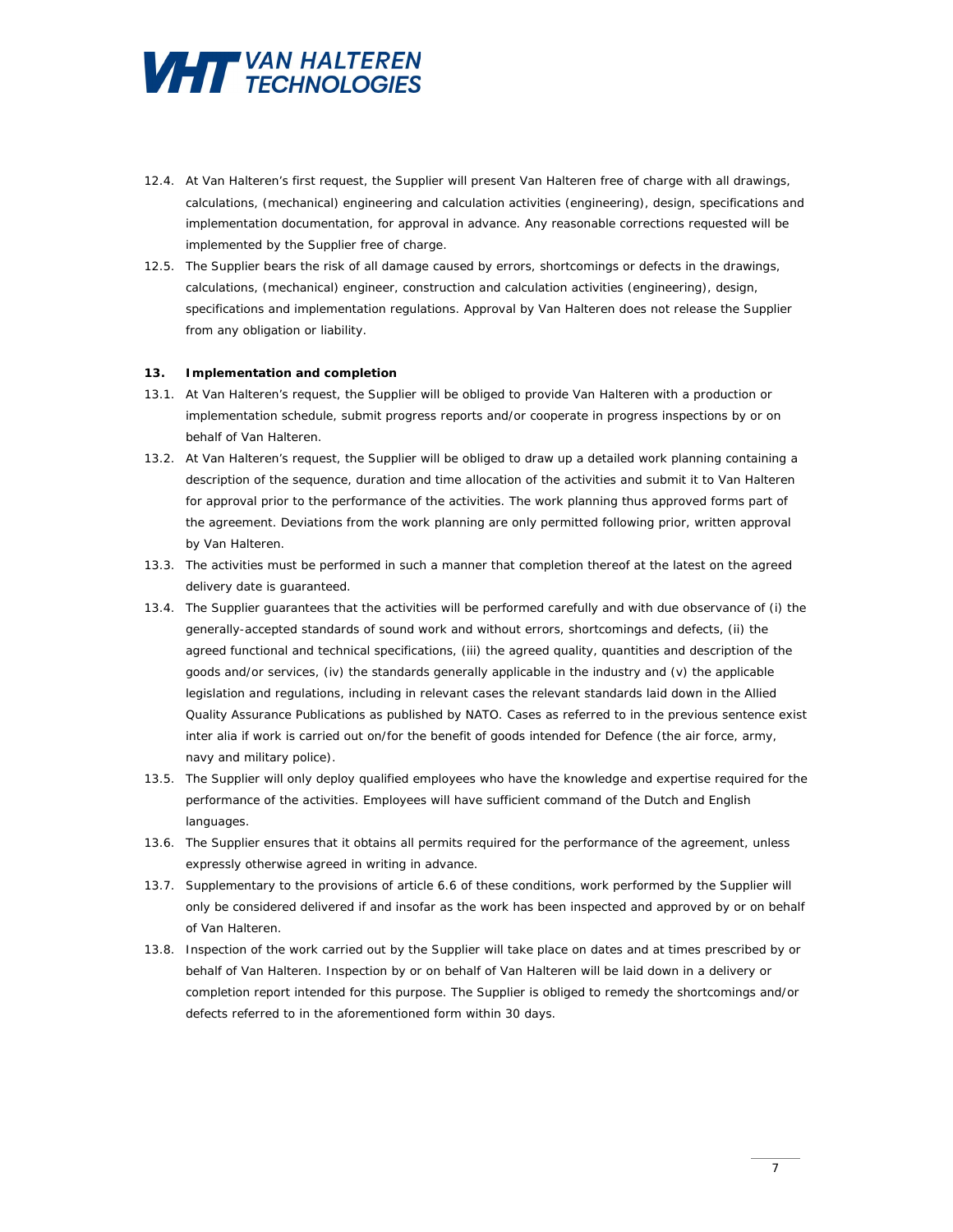

- 13.9. The work is not deemed to have been delivered until after it has been accepted expressly by Van Halteren. Commissioning, taking possession or the fact that no objection is lodged does not constitute acceptance of the work, the goods and/or the services.
- 13.10. If the Supplier was informed of the intended purpose of the goods and services to be delivered, the Supplier will guarantee that the services provided by it are suitable for the intended purpose. The fact that Van Halteren tests, checks or inspects parts of the services does not have an impact on the scope of the Supplier's obligation to carry out and guarantee its services.
- 13.11. The Supplier guarantees that materials used are new and unused, of a recent production date and/or manufactured specifically for the agreement.
- 13.12. The Supplier will perform the agreement independently and in accordance with the latest state-of-the-art and is also responsible for this.

#### **14. Prohibition of outsourcing**

- 14.1. The Supplier is not allowed without Van Halteren's written approval to transfer or outsource all or part of the performance of the agreement to third parties, or to use workers who have been made available or hired in.
- 14.2. Approval by Van Halteren does not release the Supplier from any obligation or liability for (sub)contractors or other third parties engaged by it.

## **15. Inspection**

- 15.1. The Supplier guarantees that the goods delivered and/or services provided comply with the agreement, with the generally applicable standards and the regulations that apply pursuant to the law or a convention concerning but not limited to health, safety and the environment.
- 15.2. Van Halteren, including its customer/the end user, shall be entitled at all times, therefore also in the interim, to inspect or have inspected, check or have checked and/or to test or have tested the goods and/or services delivered by the Supplier irrespective of the place where the relevant goods are located or where the services are performed.
- 15.3. Inspection, testing, sampling, acceptance and/or payment by or on behalf of Van Halteren does not release the Supplier from any obligation or liability.
- 15.4. The Supplier cooperates in the activities referred to in article 15.2 as necessary.

#### **16. Transfer of risk and ownership**

- 16.1. The Supplier guarantees that the goods to be delivered are unencumbered and free from retention of ownership or attachment.
- 16.2. Employees of the Supplier or employees engaged by it work for the account and risk of the Supplier also at Van Halteren locations. The Supplier's goods are for its account and risk also at Van Halteren locations.
- 16.3. Goods to be delivered and/or goods in respect of which services are provided are for the account and risk of the Supplier until the delivery/completion has been finalised as referred to in article 6.6 or article 13.7 of these conditions. Ownership of the goods to be delivered passes in all cases to Van Halteren as soon as these goods have been delivered to the destination agreed or indicated by Van Halteren.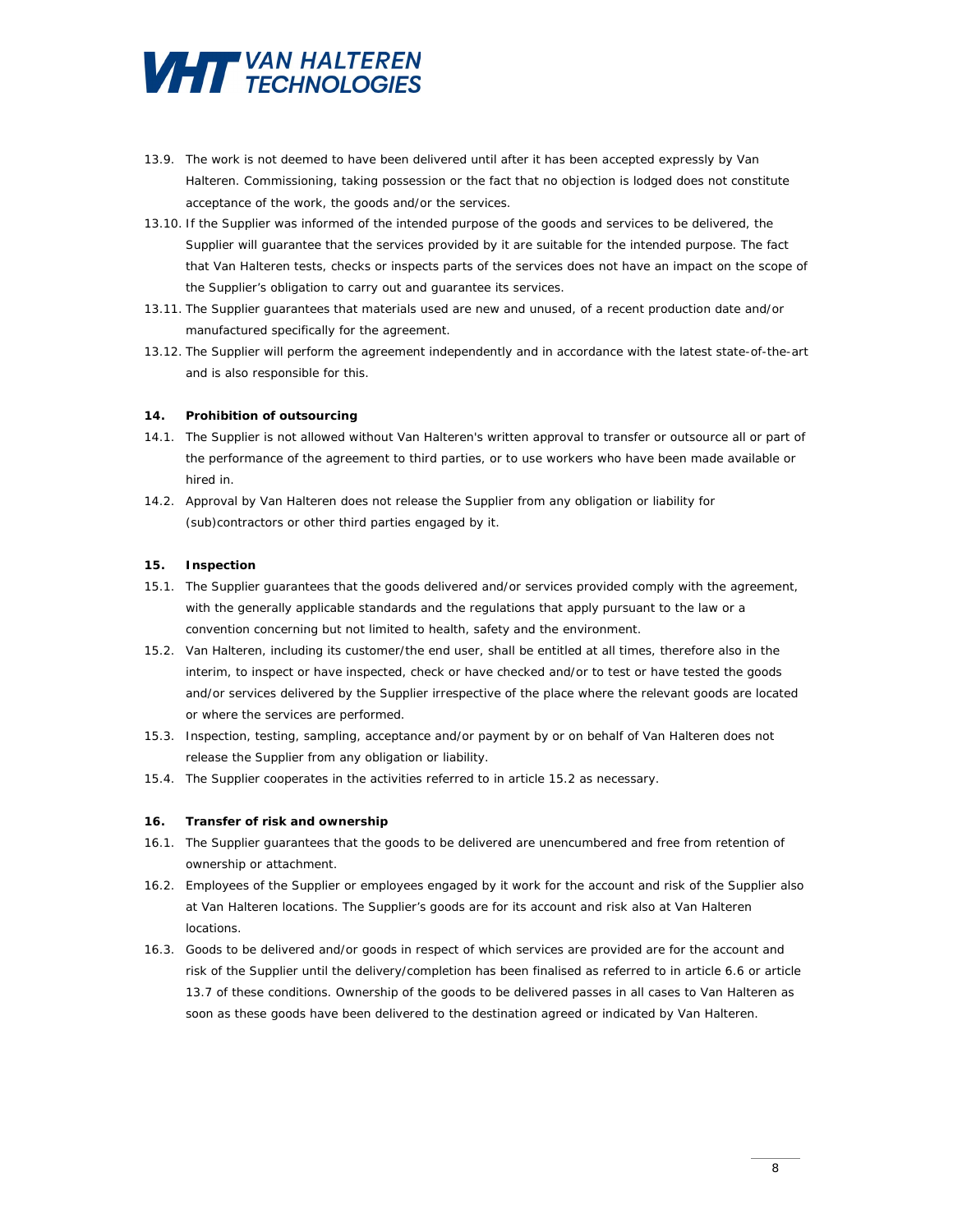

- 16.4. In the event Van Halteren makes any payment for delivery or completion, ownership of the goods to be attributed to that payment and/or parts or materials for the purpose of those goods (jointly referred to as: the goods) that are already present at the Supplier will pass to Van Halteren at the moment of payment. The Supplier is obliged to identify the relevant goods present (i) at its location, (ii) at Van Halteren's location and (iii) at Van Halteren's customer's location, as intended for Van Halteren and keep them identified and separated from other goods. The Supplier applies as Van Halteren's holder of all goods of Van Halteren or Van Halteren's customer present at its location.
- 16.5. The Supplier will insure the goods present at its location adequately and with a reputable insurance company until the moment of delivery/completion against among other things but not limited to damage, transport, fire, theft, etc. During the performance of the Agreement, the Supplier will not alter the insured amount or the policy conditions to the detriment of Van Halteren, unless Van Halteren has granted its express and written approval to do so. Any insurance that is necessary within the context of the performance of the agreement and that has not yet been taken out by the Supplier will be taken out by the Supplier for at least the period of the performance of the agreement.

#### **17. Intellectual property rights**

- 17.1. The Supplier guarantees that (the use of) the goods delivered does not infringe any intellectual property rights. It will indemnify Van Halteren in this connection against claims from third parties and fully assume for its account the damage and costs sustained by Van Halteren as a result thereof.
- 17.2. Drawings, images, designs, models, calculations, procedures, tools, etc., that are provided by Van Halteren or that are created by or on behalf of the Supplier on the instructions of Van Halteren or in this connection and the intellectual property rights concerning this are vested exclusively in Van Halteren which is also designated as creator and designer, all of the above irrespective of whether this is charged separately to Van Halteren. The Supplier will transfer the aforementioned rights of ownership to Van Halteren insofar as necessary and possible and perform all acts that are necessary or conducive to ensuring that Van Halteren is the entitled party as referred to herein.
- 17.3. The Supplier guarantees that neither it nor any third party (person) will claim personality rights with respect to the aforementioned intellectual property rights and that it will make every effort to ensure that the entitled party/parties expressly waive all personality rights in question.

#### **18. Software**

18.1. Van Halteren acquires upon delivery of software rights that are unlimited as regards time and area to use the software that is part of the scope of delivery. The permitted use includes in particular the duplication, loading and implementation of the software. It also comprises sublicences, renting out and any other form of transfer of the software to companies affiliated with Van Halteren as well as our subcontractors who are responsible for the production of our products and require a right of use concerning the software in this connection. The permitted use also comprises the transfer of the software as part of a hardware product to customers and the granting of rights of use in respect thereof, insofar as this is necessary for the use of the hardware.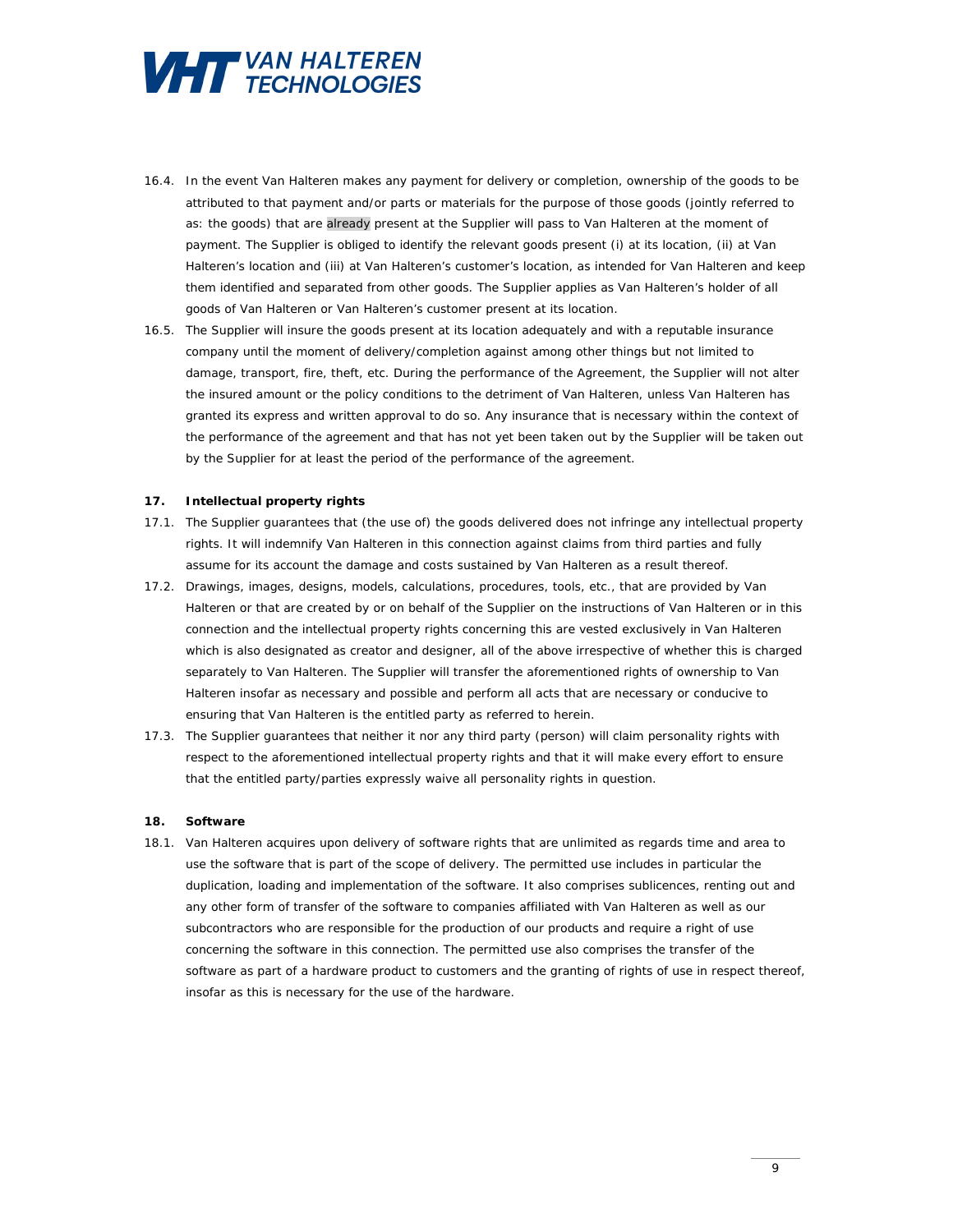

## **19. Confidentiality**

- 19.1. The Supplier is obliged to keep secret all business information, including commercial information, and technical information from Van Halteren that came to its attention or that was developed by it within the context of the performance of the agreement. Such confidential information (i) will not be made available by the Supplier to third parties, including the Supplier's employees, unless these Supplier's employees are required to take cognisance of this confidential information for the performance of their activities, without Van Halteren's prior, written approval, (ii) will not be reproduced by the Supplier or used for a purpose other than the performance of the agreement, (iii) always remains the property of Van Halteren and (iv) will be returned to Van Halteren for the account and risk of the Supplier at Van Halteren's first request or following performance of the agreement or this information will be destroyed, deleted, etc.
- 19.2. The Supplier will impose the same duty of confidentiality on its employees and third parties who take cognisance of the confidential information within the context of the performance of the agreement and it guarantees that these employees and those third parties will comply with the related obligations.

## **20. Job site**

- 20.1. The Supplier is deemed to be fully familiar with the situation at the job site where the Supplier is to perform activities and that it has all information in this connection required for the proper performance of the agreement.
- 20.2. The Supplier is obliged to tolerate that Van Halteren or third parties perform activities at the job site for Van Halteren and must provide all and unlimited access and opportunity to do so.
- 20.3. The Supplier must keep the job site free from waste material and rubbish and leave the job site behind in a clean and orderly state following completion of the work.
- 20.4. Van Halteren is not obliged to guard or protect the job site, the items of property on the job site that will be created for Van Halteren pursuant to the agreement and sold and delivered to Van Halteren, nor will the auxiliary materials and tools be guarded or protected by Van Halteren, rather by the Supplier.
- 20.5. Only employees whose details (initials, name, date of birth, address, position and date on which the person concerned was appointed) are registered in a form intended for this purpose and that is submitted to Van Halteren a day before the start of a working week will be admitted to the job site. Employees of the Supplier or employees engaged by it will be obliged to identify themselves at Van Halteren's first request. The persons concerned will allow Van Halteren to make copies of their identity documents and any residence and work permits and to retain those copies.
- 20.6. In the event an employee who has been made available or a worker of the Supplier who has been engaged in the performance of the agreement misbehaves or if a different circumstance occurs as a result of which Van Halteren is unable to keep on an employee or worker who has been made available, Van Halteren shall be entitled to remove this employee / this worker from the job site where the activities are performed with immediate effect and to deny the employee/worker in question all further access.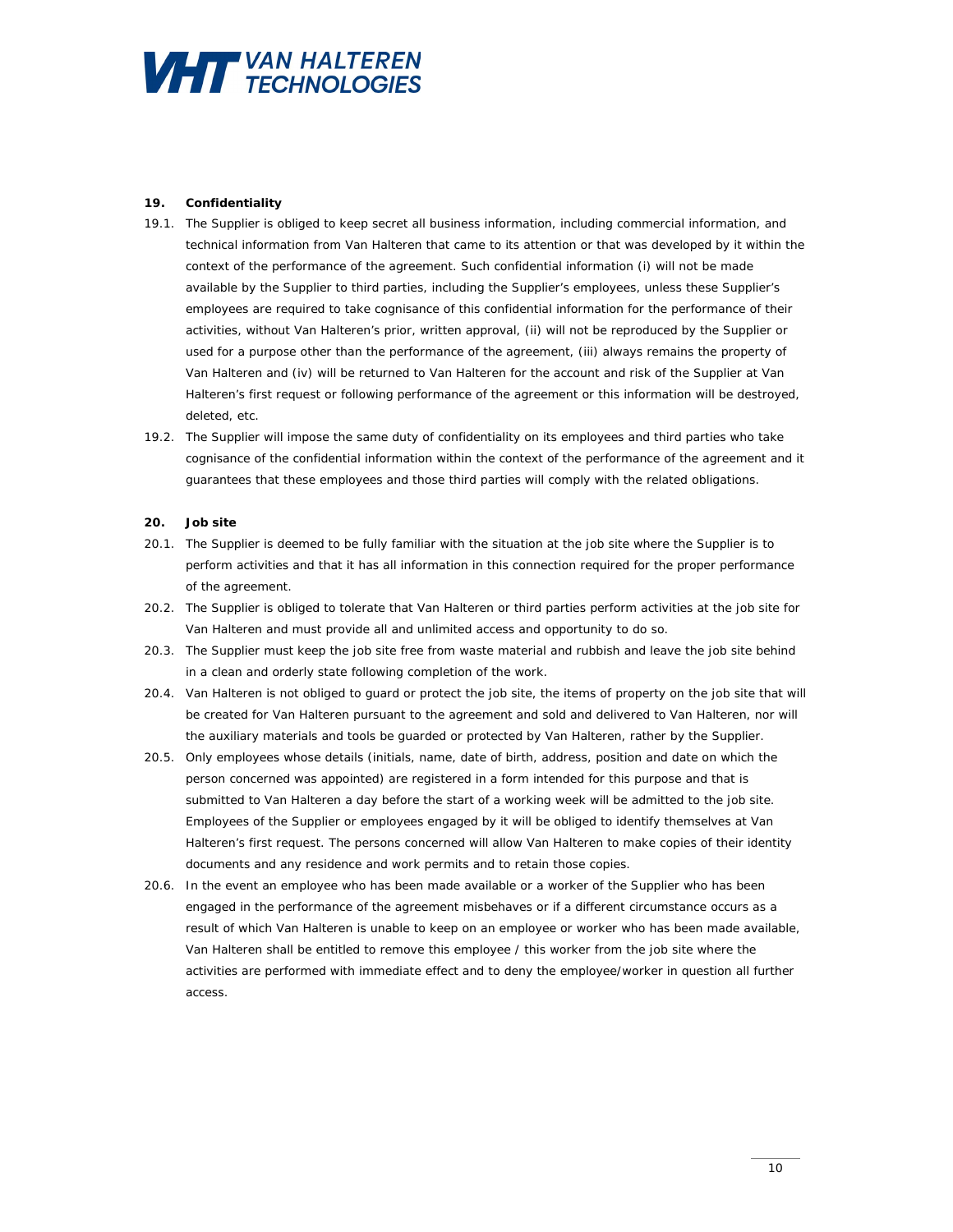

#### **21. Order, safety and the environment**

- 21.1. The Supplier and its employees or the third parties engaged by it are obliged to comply with the safety and environmental regulations determined by the government and otherwise comply with the regulations, instructions and directions concerning order, safety, the environment and inspections that apply at the location where the work is performed. The costs of measures the Supplier has to implement in this connection will be borne by the Supplier.
- 21.2. In the event an accident or environmental incident occurs at the job site where the Supplier performs the activities, the Supplier will inform Van Halteren thereof without delay.

#### **22. Warranty**

- 22.1. The Supplier guarantees that all delivered goods and services are of first-class design, construction, finishing, material, composition and quality, in accordance with the requirements of sound work, in accordance with the drawings, other documentation and the standards and specifications applied by Van Halteren, and that they are suitable for the intended use and that they are safe and in accordance with any government regulations, standards and guidelines.
- 22.2. A warranty period pursuant to the agreement refers to a term within which the Supplier is obliged to arrange for its own account for the remedy of errors, shortcomings or defects or redelivery, irrespective of the cause of the error, shortcoming or the defect and without prejudice to the Supplier's other liability pursuant to the agreement.
- 22.3. If the agreement does not specify a longer warranty period, the warranty period will be 12 months after whichever is the later of (i) the delivery of goods or services, (ii) when Van Halteren (and/or its customer) starts to use the goods or services.
- 22.4. If the goods and/or services delivered on the basis of this article are repaired or delivered again, the full warranty period starts again as from the moment of repair or redelivery.
- 22.5. The Supplier hereby transfers all warranty rights provided by manufacturers or suppliers of the Supplier to Van Halteren. Van Halteren hereby authorises the Supplier to invoke these warranty obligations, insofar as necessary to comply with its own obligations to Van Halteren pursuant to this article 22. The place of performance of the warranty is the place where the goods or services are located at the moment the warranty is invoked on the basis of the defects.
- 22.6. The Supplier will commence the work under the warranty without delay. If this is not reasonably possible given the circumstances, the Supplier will draw up a recovery plan within 24 hours after the warranty is invoked or commence an investigation and inform Van Halteren in writing when the work under the warranty will commence.

#### **23. Prohibition of transfer / set-off**

- 23.1. The Supplier is not allowed to transfer its claims against Van Halteren to third parties or encumber them unless it has obtained Van Halteren's prior, written approval.
- 23.2. Van Halteren and its affiliated company always have the right shall be entitled to set off all amounts they owe to the Supplier against all amounts the Supplier or companies affiliated with the Supplier owe/will owe to Van Halteren, irrespective of whether they are payable, subject to conditions or a time limit.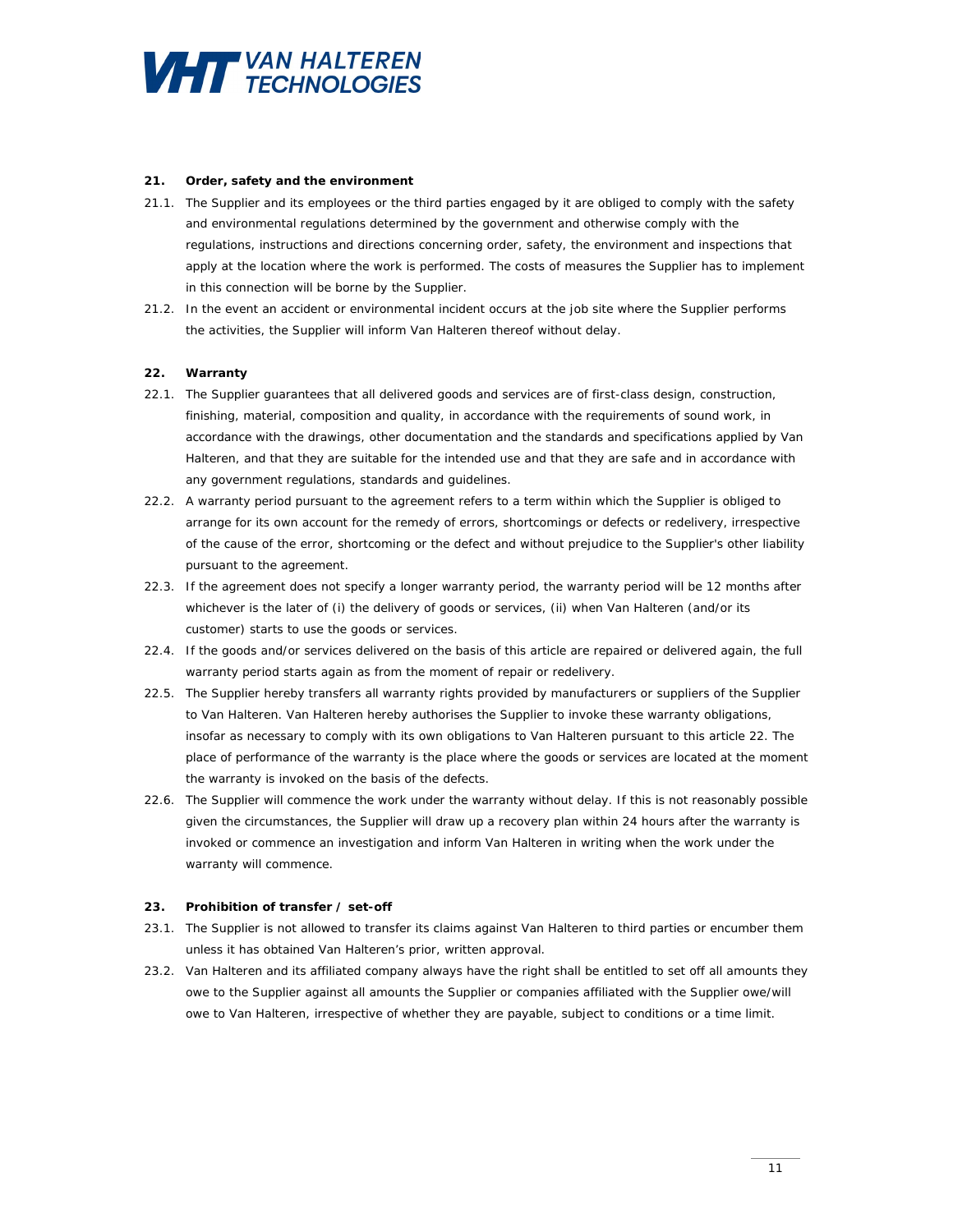

# **24. Liability**

- 24.1. The Supplier is liable for all costs and damage that are the result of any failure on the part of the Supplier to comply with its obligations and for all damage caused by the Supplier, its employees, third parties, companies and auxiliary persons engaged by it and/or caused by defects in the goods delivered or to be delivered by it. The Supplier will indemnify Van Halteren in this connection against all adverse consequences related to claims from third parties.
- 24.2. The Supplier's liability also extends to damage to the property of third parties and to third parties. The Supplier indemnifies Van Halteren against liability towards third parties and will indemnify Van Halteren in such cases.
- 24.3. All forms of recovery against Van Halteren shall be excluded in the insurance taken out by the Supplier.
- 24.4. Van Halteren's liability towards the Supplier for consequential damage and indirect damage is always excluded. The interpretation of consequential damage in this article includes in any event: lost profit, loss of production, loss of use, loss of income and direct trading or business interruption loss.
- 24.5. The exclusions and limitations referred to in article 24.4 lapse if and insofar as the damage results from intent or deliberate recklessness on the part of Supplier's management.

#### **25. Suspension, dissolution, termination**

- 25.1. Van Halteren shall be entitled to suspend its obligations pursuant to the agreement or dissolve or terminate all or part of the agreement (hereinafter: **terminate**) by means of a written statement and without prior notice of default, if and as soon as the Supplier fails to comply, or fails to comply in time or properly, with any obligation to Van Halteren, and in case of a suspension of payment or bankruptcy on the part of the Supplier, an attachment levied against all or part of its business property or goods and cessation or liquidation of its business. In such cases, Van Halteren is only obliged to compensate to the Supplier the proportionate price for the goods and/or services demonstrably delivered, but only insofar as the goods delivered are actually useful to Van Halteren and/or Van Halteren wishes to keep the goods delivered, all of the above without prejudice to Van Halteren's right to compensation. Van Halteren reserves the right to terminate the agreement or agreements if and insofar as control over the Supplier changes as a result of but not limited to a takeover, merger, disposal, etc.
- 25.2. If and as soon as the Supplier fails to comply or fails to comply in time or properly with any obligation to Van Halteren, Van Halteren shall be entitled, in addition to the power referred to in the previous paragraph, to order the Supplier to cease all or part of its activities, to order the Supplier to vacate and leave the Van Halteren job site (or the job site of third parties where the activities are performed by the Supplier), and implement such measures, including engaging third parties, for the account and risk of the Supplier if Van Halteren deems this in the interest of the expeditious realisation of the work. In such cases, Van Halteren will inspect the deliveries and performances already made and draw up an inspection form in consultation with the Supplier, indicating the quantities delivered, their (estimated) value and an overview of the defects. The Supplier is liable for all costs and damage resulting from Van Halteren's implementation of these measures.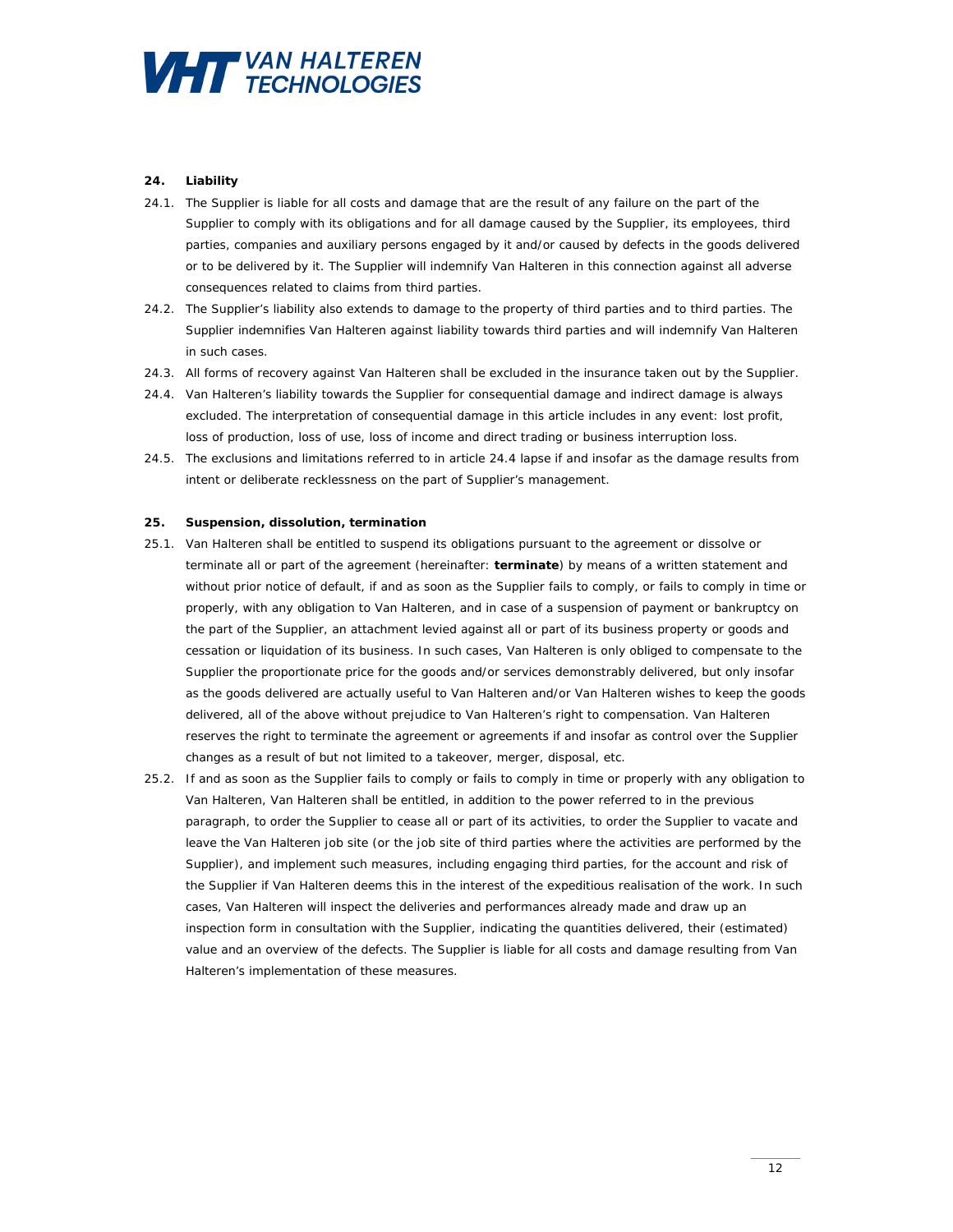

- 25.3. A failure to comply in time as referred to in the first paragraph of this article also exists if a delay arises in the schedules received or prescribed by Van Halteren or there is a justified expectation that in the given circumstances a delay will arise in the performance of any (partial) obligation under the agreement.
- 25.4. In the event Van Halteren or the Supplier is prevented from complying with the agreement for more than 30 days as a result of force majeure, each party will have the right to terminate the agreement by means of a written statement against payment to the Supplier of the proportionate price for goods or services already delivered, but only insofar as the goods delivered are actually useful to Van Halteren and/or Van Halteren wishes to keep the goods delivered.
- 25.5. Apart from the cases referred to above, Van Halteren shall be entitled to terminate the agreement at any time by means of a written statement against payment of the proportionate price for the goods and services that were demonstrably already delivered and if the Supplier demonstrates that it sustained a loss as a result, compensation of this damage up to a maximum of 5% of the remaining agreed price. Any claim on the part of the Supplier for additional or alternative compensation is excluded.

#### **26. Insurance**

- 26.1. In addition to the provisions of article 16.5, the Supplier will be obliged to adequately insure the goods and services to be created, sold and delivered for the benefit of Van Halteren, including taking out and maintaining (i) business liability insurance providing cover for physical injury and/or the death of employees, property damage and financial loss, (ii) professional liability insurance, (iii) motor vehicle insurance providing cover for passengers, and (iv) all other insurance the Supplier should take out pursuant to the applicable legislation and regulations. Unless expressly agreed otherwise, the Supplier will be obliged to include Van Halteren as co-insured in the insurance and it must be stipulated that coinsured parties under the insurance must be considered to be third parties towards each other.
- 26.2. In the event the agreement concerns design and/or (mechanical) structural construction and calculation activities (*engineering*), transport and/or contracting work, the Supplier will take out and maintain CAR insurance (*Construction All Risk*). Unless expressly agreed otherwise, the Supplier will be obliged to include Van Halteren as co-insured in the CAR insurance and it must be stipulated that co-insured parties under the insurance must be considered to be third parties towards each other.
- 26.3. The Supplier provides Van Halteren without delay with written evidence of the existence and contents of the aforementioned insurance. The Supplier will submit at Van Halteren's first request documents from which it is evident that the premiums due have been paid.
- 26.4. The Supplier's insurance provides that means of redress against Van Halteren is excluded.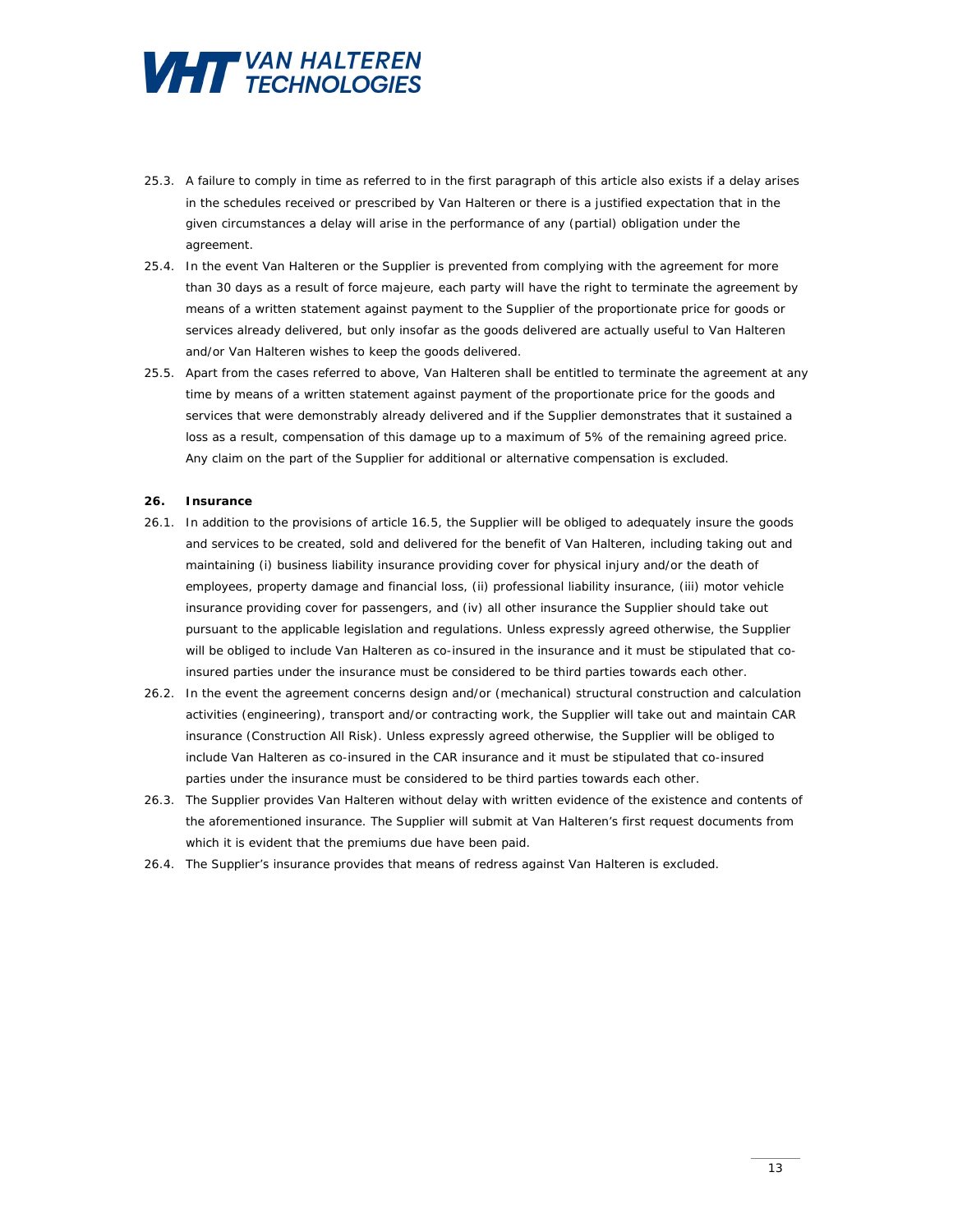

#### **27. Disputes and applicable law**

- 27.1. All disputes that arise between the parties are settled exclusively by the competent court in Rotterdam.
- 27.2. The relationship between Van Halteren and the Supplier, including the agreement, is governed by Dutch law. The applicability of the 1980 United Nations Convention on Contracts for the International Sale of Goods (also referred to as the Vienna Sales Convention) is hereby expressly excluded.

## **28. Intervention in the work**

- 28.1. In the event Van Halteren is of the opinion that the activities are performed in such a manner that the period determined for the realisation of the performance or part thereof is exceeded, Van Halteren will notify the Supplier thereof in writing. The same applies in the event Van Halteren considers that the activities are not/were not performed in accordance with the provisions of the agreement and/or in accordance with professional standards.
- 28.2. The Supplier is obliged to implement such measures that in the opinion of Van Halteren the delay will be made up or the aforementioned conditions and requirements will be met within a short period of time, which measures will be implemented within three working days after receipt of a notification as referred to in paragraph 1 of this article. If this does not happen, Van Halteren shall be entitled to implement all measures it deems necessary without judicial intervention. This will allow Van Halteren to take over the activities of the Supplier or third parties acting on its instructions. In such cases, the Supplier will cooperate fully with Van Halteren and those third parties.
- 28.3. All external and internal costs Van Halteren has to incur in connection with the provisions of paragraph 2 will be for the Supplier's account. It will reimburse the costs to Van Halteren immediately, including a payment for supervision and overhead costs.
- 28.4. Apart from the circumstances referred to in paragraph 1, Van Halteren shall also be entitled to intervene directly in the activities if this is necessary in view of the operating conditions, safety and/or statutory regulations. This does not release the Supplier from its liability. Van Halteren will always notify the Supplier of such intervention as soon as possible.

# **29. Export Control**

The deliveries and services (performance of the agreement) will only be carried out under the condition that their application is in accordance with national and international export regulations and not contrary to embargoes or other sanctions imposed by the government. Each party commits that it will provide all information and documents necessary for export or dispatch to other EU Member States. Each party accepts that delays may occur as a result of export regulations or the export permit procedure, which could mean that the delivery terms and dates do not apply. If the necessary permits are not granted, or no permit can be granted for the deliveries and services, the agreement will be considered void with respect to the sections concerned.

As regards goods delivered (hardware, software, technology and/or related documents, irrespective of the manner of delivery) or services (including any form of technical assistance) that were provided by Van Halteren and by companies affiliated with it, the other party will be obliged in case of re-export to third parties in the Netherlands and abroad, to comply with all applicable national and international provisions concerning regulations pertaining to export and re-export.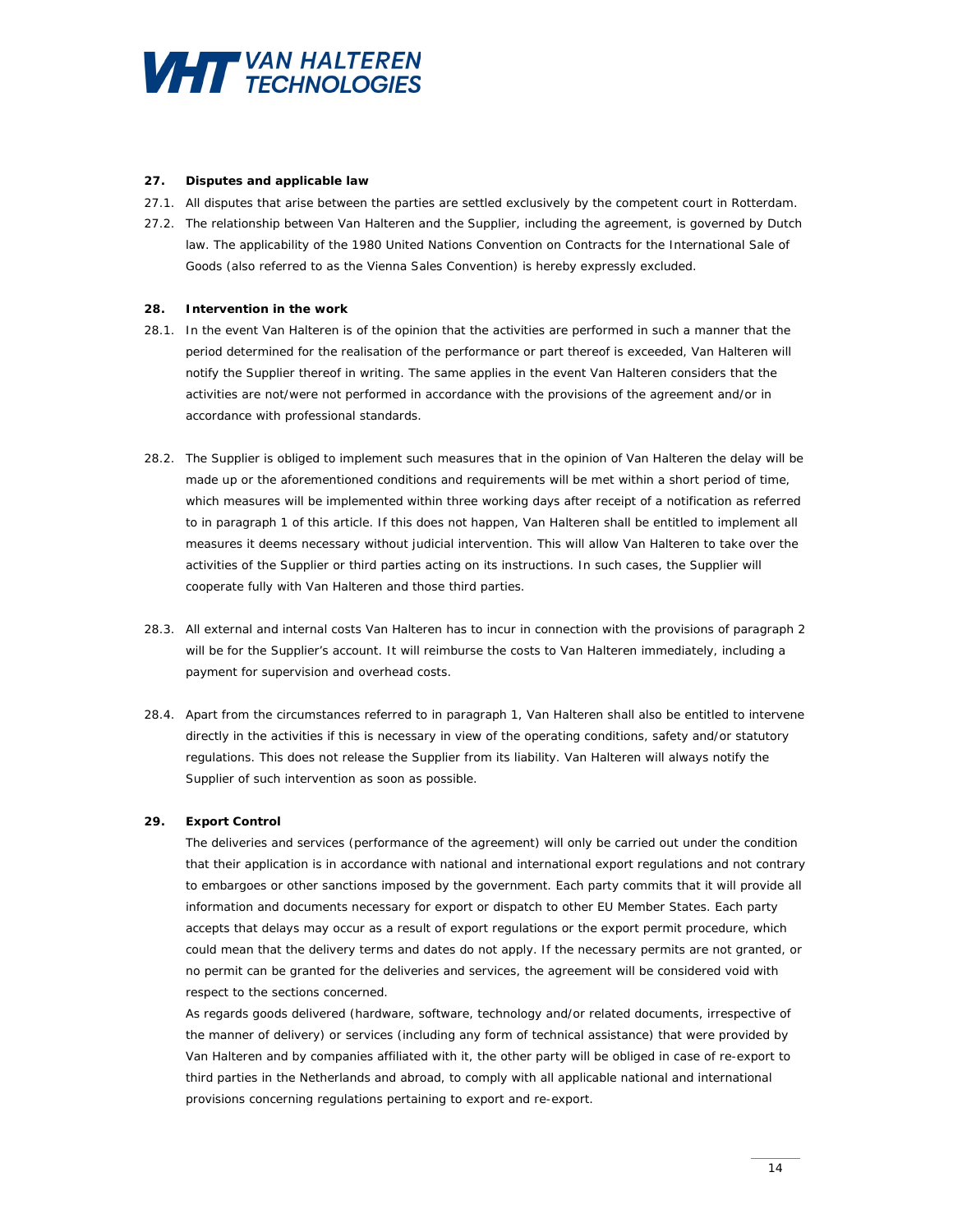

## **30. Product liability and recalls**

- 30.1. In the event a claim is submitted against Van Halteren in connection with product liability, the Supplier will be obliged to indemnify Van Halteren against such claims insofar as the damage is caused by a defective product delivered by the Supplier. In case of liability for defects, such will only apply though if the cause is attributable to the Supplier. If the cause of the damage is within the Supplier's area of responsibility, the Supplier will be obliged to demonstrate that it is not liable.
- 30.2. In the cases referred to in the previous paragraph, all costs and expenses will be for the Supplier's account, including the costs of any legal proceedings.
- 30.3. The statutory provisions apply otherwise.
- 30.4. Prior to a recall that is fully or partly attributable to a defect in a product delivered by the Supplier, Van Halteren will inform the Supplier thereof in writing and enable the Supplier in cooperation and consultation to carry out the recall as efficiently as possible, unless informing the Supplier or cooperation with the Supplier is impossible in view of the urgent nature. Insofar as the recall of products is the result of a defective product delivered by the Supplier, the costs of the recall will be for the Supplier's account.

# **31. Wages and Salaries Tax and National Insurance Contributions (Liability of Subcontractors) Act**

In the event the Wages and Salaries Tax and National Insurance Contributions (Liability of Subcontractors) Act applies to any agreement concluded between the Supplier and Van Halteren, such will be subject to additional conditions to be determined further. In such cases, the following provisions apply in any event to the parties.

The Supplier is obliged to show the following at Van Halteren's first request:

- Valid proof of registration with the Chamber of Commerce (not older than 3 months);
- A declaration from the Tax and Customs Administration concerning income tax and national insurance contributions.

The Supplier is obliged at our first request to provide a list of the names of its employees and the employees of third parties engaged by it who will be deployed for Van Halteren within the context of the agreement, including a statement of the dates on which this will take place.

The Supplier will allow Van Halteren to inspect the wage statements at its first request.